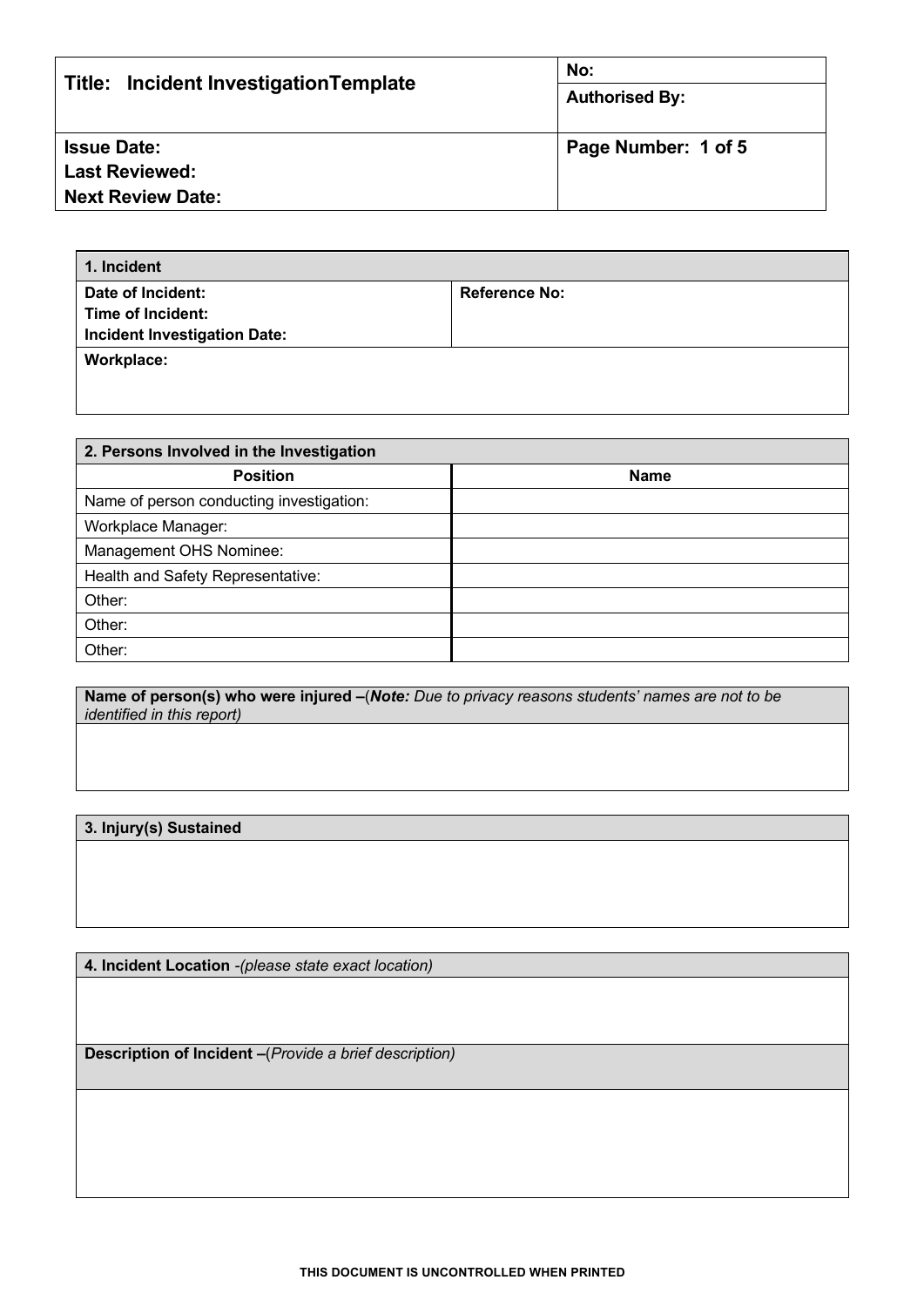| Title: Incident InvestigationTemplate | No:<br><b>Authorised By:</b> |
|---------------------------------------|------------------------------|
| <b>Issue Date:</b>                    | Page Number: 2 of 5          |
| <b>Last Reviewed:</b>                 |                              |
| <b>Next Review Date:</b>              |                              |

| Has a similar incident/near miss occurred previously?                                                 | $\Box$ Yes $\Box$ No |
|-------------------------------------------------------------------------------------------------------|----------------------|
| Were there procedures in place to minimise the risk?                                                  | □ Yes □ No           |
| Has a Risk Assessment for the task been completed/reviewed (if applicable) $\square$ Yes $\square$ No |                      |

**5. Medical Treatment**– (*Please provide a brief explanation of the medical treatment or first aid that was applied)*

**Was an ambulance called?**  $\Box$  Yes  $\Box$  No

**6. Key Contributing Factors –**(*Provide a brief description of the circumstances that led to the incident/injury occurring and the immediate cause)*

**Design of equipment/workplace (e.g. defective or unsuitable equipment, workplace layout)**

**Environment (e.g. lighting, ventilation, noise, temperature)**

**Human (e.g. fatigue, lack of understanding)**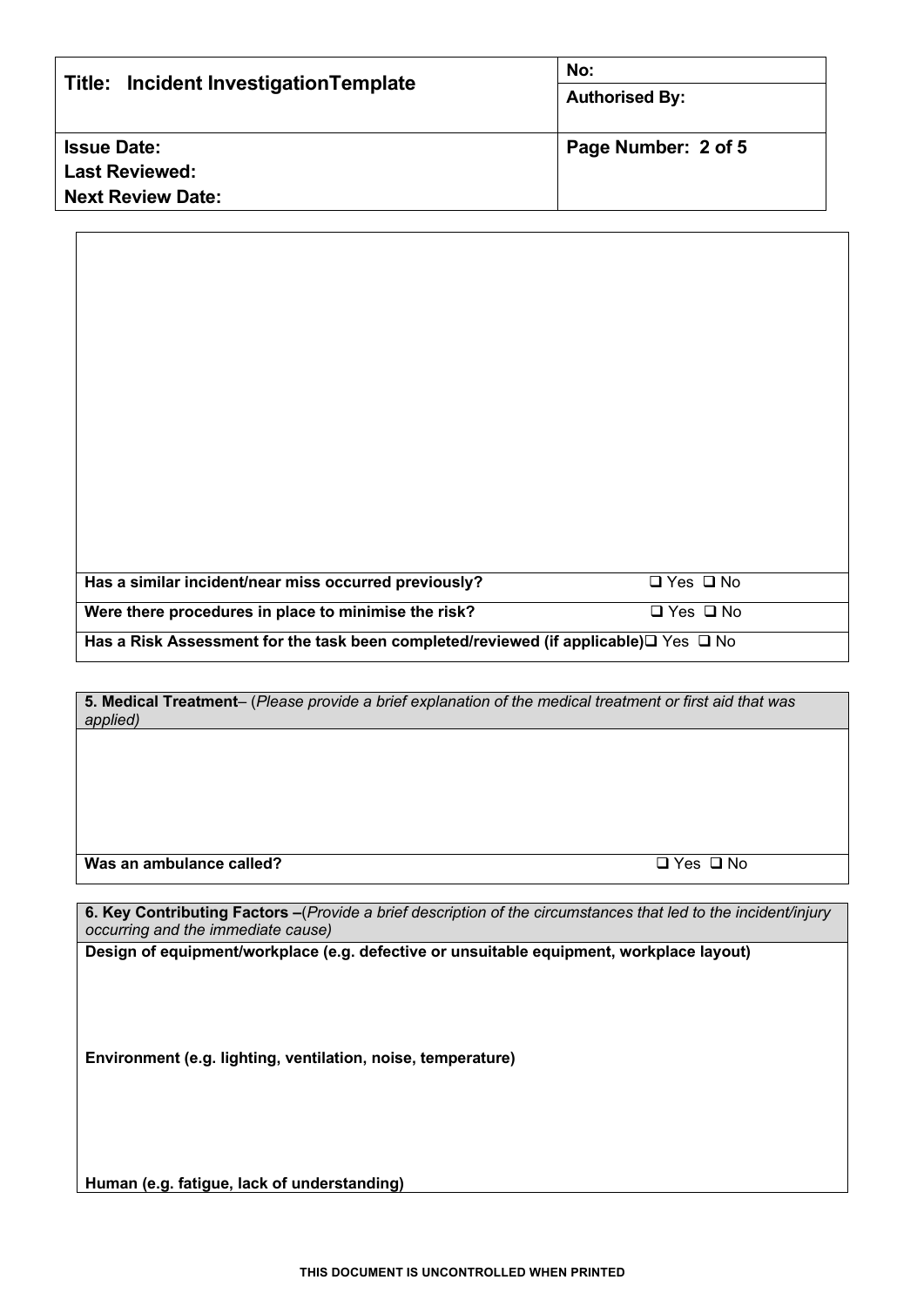| Title: Incident InvestigationTemplate | No:<br><b>Authorised By:</b> |
|---------------------------------------|------------------------------|
| <b>Issue Date:</b>                    | Page Number: 3 of 5          |
| <b>Last Reviewed:</b>                 |                              |
| <b>Next Review Date:</b>              |                              |

**Work methods and systems (e.g. training, unclear work procedures, flow of information)**

**Other comments:**

| 7. Documents Collected - (e.g. interviews, photos, Safe Work Procedures, and risk assessments). |                      |
|-------------------------------------------------------------------------------------------------|----------------------|
| <b>Name of Document</b>                                                                         | <b>Attached</b>      |
|                                                                                                 | $\Box$ Yes $\Box$ No |
|                                                                                                 | $\Box$ Yes $\Box$ No |
|                                                                                                 | $\Box$ Yes $\Box$ No |
|                                                                                                 | $\Box$ Yes $\Box$ No |
|                                                                                                 | $\Box$ Yes $\Box$ No |

**8. Corrective Actions -** *(Provide a detailed description of what actions are to be taken to reduce the risk of the incident/injury from occurring again – refer eduSafe Action Plan if applicable)*

| <b>Actions</b> | <b>Completion</b><br><b>Date</b> | $\frac{1}{2}$<br>Person Responsible | <b>Actions</b><br><b>Completed</b> |
|----------------|----------------------------------|-------------------------------------|------------------------------------|
|                |                                  |                                     | $\sqrt{ }$ Yes $\sqrt{ }$ No       |
|                |                                  |                                     |                                    |
|                |                                  |                                     |                                    |
|                |                                  |                                     | $\Box$ Yes $\Box$ No               |
|                |                                  |                                     |                                    |
|                |                                  |                                     |                                    |
|                |                                  |                                     | $\Box$ Yes $\Box$ No               |
|                |                                  |                                     |                                    |
|                |                                  |                                     |                                    |
|                |                                  |                                     | $\Box$ Yes $\Box$ No               |
|                |                                  |                                     |                                    |
|                |                                  |                                     |                                    |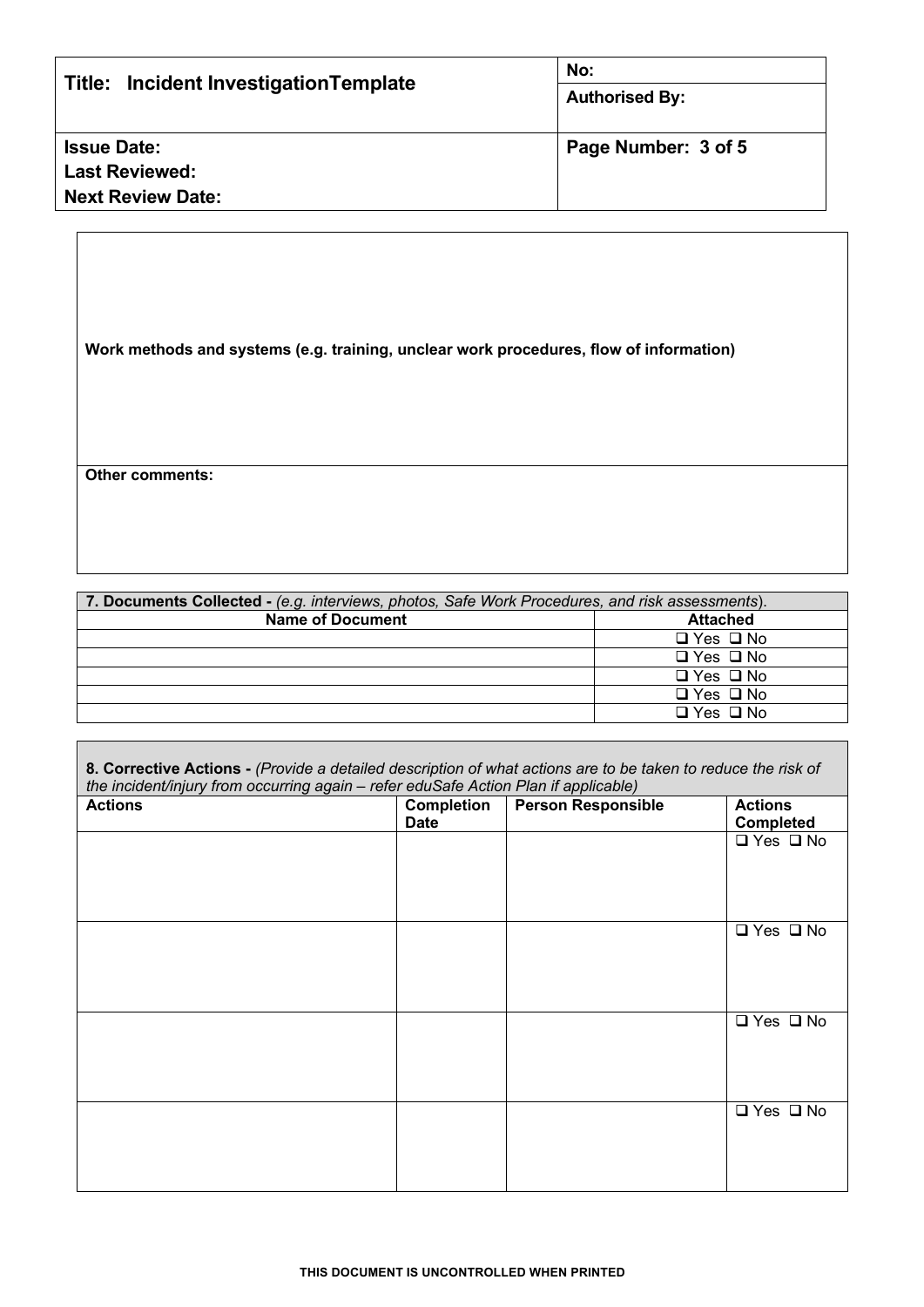| Title: Incident InvestigationTemplate | No:<br><b>Authorised By:</b> |
|---------------------------------------|------------------------------|
| <b>Issue Date:</b>                    | Page Number: 4 of 5          |
| <b>Last Reviewed:</b>                 |                              |
| <b>Next Review Date:</b>              |                              |
|                                       |                              |

| $\overline{Q}$ Yes $Q$ No |
|---------------------------|
|                           |
|                           |
|                           |
| $\Box$ Yes $\Box$ No      |
|                           |
|                           |
|                           |

| 9. Risk Management - Evaluate the likelihood, consequencesand level of risk |              |                                                                                                                          |
|-----------------------------------------------------------------------------|--------------|--------------------------------------------------------------------------------------------------------------------------|
| Likelihood                                                                  |              |                                                                                                                          |
| <b>Descriptor</b>                                                           | Level        | <b>Definition</b>                                                                                                        |
| Rare                                                                        |              | May occur, sometime ("once in a life time / once in a hundred years")                                                    |
| <b>Unlikely</b>                                                             | $\mathbf{2}$ | May occur somewhere within <insert company="" name=""> over an extended period<br/>of time</insert>                      |
| <b>Possible</b>                                                             | 3            | May occur several times across <insert company="" name=""> or a region over a<br/>period of time</insert>                |
| <b>Likely</b>                                                               | 4            | May be anticipated multiple times over a period of time<br>May occur once every few repetitions of the activity or event |
| <b>Almost</b><br>Certain                                                    | 5            | Prone to occur regularly<br>Is anticipated for each repetition of the activity                                           |

| <b>Consequence</b> |             |                                                |
|--------------------|-------------|------------------------------------------------|
| <b>Descriptor</b>  | Level       | <b>Definition</b>                              |
| Insignificant      |             | No injury                                      |
| Minor              | $\mathbf 2$ | Injury/ ill health requiring first aid         |
| <b>Moderate</b>    | 3           | Injury/ill health requiring medical attention  |
| <b>Major</b>       | Δ           | Injury/ill health requiring hospital admission |
| <b>Severe</b>      | 5           | Fatality                                       |

| <b>Risk Level</b>     |                    |               |                 |                |                |  |
|-----------------------|--------------------|---------------|-----------------|----------------|----------------|--|
| Likelihood            | <b>Consequence</b> |               |                 |                |                |  |
|                       | Insignificant      | <b>Minor</b>  | <b>Moderate</b> | <b>Major</b>   | <b>Severe</b>  |  |
| <b>Almost Certain</b> | <b>Medium</b>      | <b>High</b>   | <b>Extreme</b>  | <b>Extreme</b> | <b>Extreme</b> |  |
| Likely                | <b>Medium</b>      | <b>Medium</b> | <b>High</b>     | <b>Extreme</b> | <b>Extreme</b> |  |
| <b>Possible</b>       | Low                | <b>Medium</b> | <b>Medium</b>   | Hiah           | <b>Extreme</b> |  |
| <b>Unlikely</b>       | Low                | Low           | <b>Medium</b>   | <b>Medium</b>  | High           |  |
| Rare                  | Low                | Low           | Low             | <b>Medium</b>  | <b>Medium</b>  |  |

| <b>Key</b> |                                                                                |
|------------|--------------------------------------------------------------------------------|
| Extreme:   | Notify Workplace Manager and/or Management OHS Nominee immediately. Corrective |
|            | actions should be taken immediately. Cease associated activity.                |
| High:      | Notify Workplace Manager and/or Management OHS Nominee immediately. Corrective |
|            | actions should be taken within 48 hours of notification                        |
| Medium:    | Notify Nominated employee, HSR / OHS Committee. Nominated employee, OHS        |